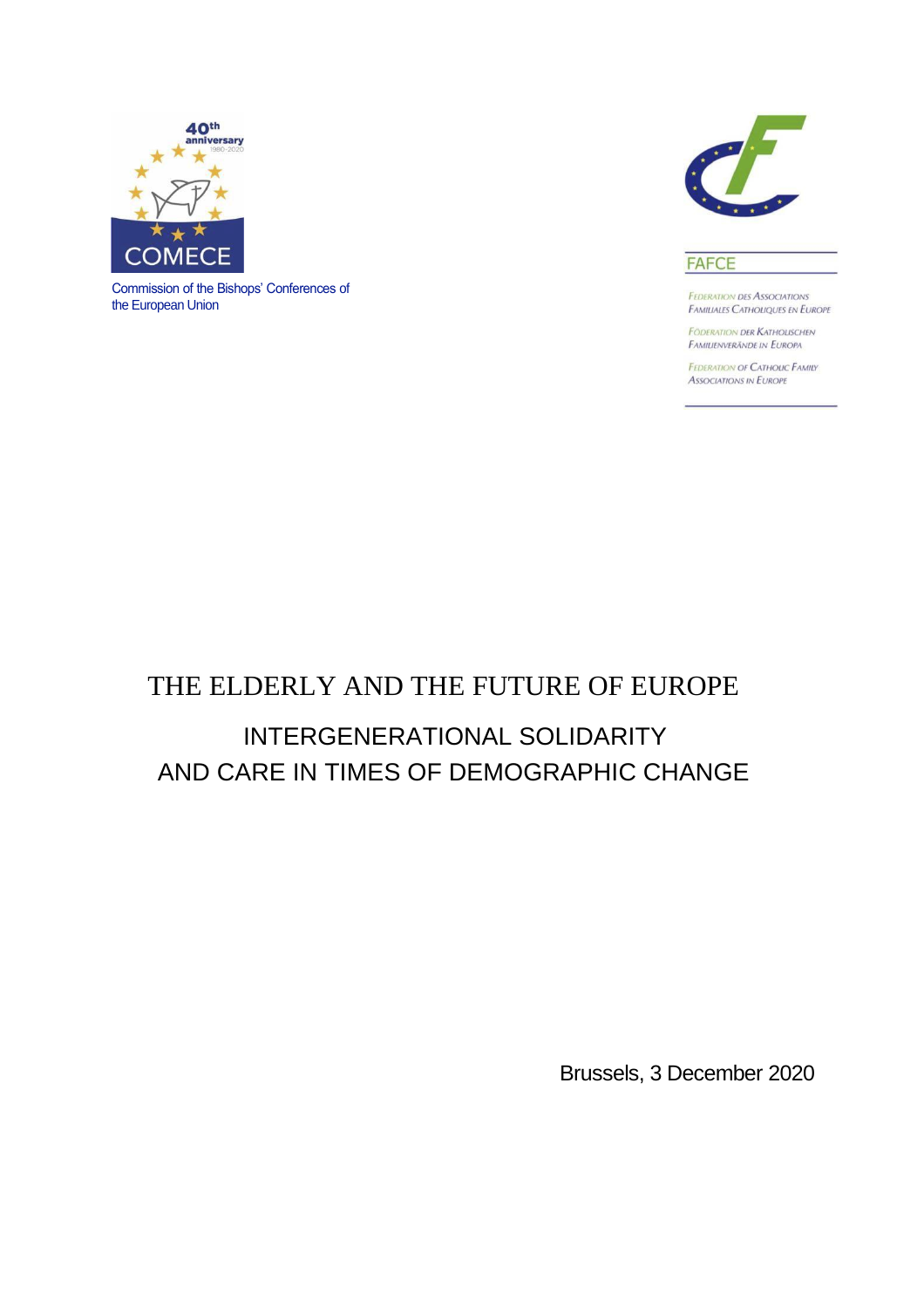## TABLE OF CONTENT

|                                                                        | A. Introduction                                                                                                 | 3              |
|------------------------------------------------------------------------|-----------------------------------------------------------------------------------------------------------------|----------------|
|                                                                        | B. The role of the elderly in our communities, as a gift and a resource                                         | $\overline{4}$ |
| 1.                                                                     | Elderly people share their wisdom: they transmit knowledge, values, faith and<br>hope to the next generation    | $\overline{4}$ |
| 2.                                                                     | Elderly people receive care: they give a crucial testimony for the younger<br>generations                       | 5              |
|                                                                        | 3. Elderly people are carers too: they are actors of the intergenerational solidarity                           | 5              |
| C.                                                                     | The fragilities unveiled by the covid-19 crisis                                                                 | 5              |
| 1.                                                                     | The pandemic saw the emergence of the risk of discrimination in access to<br>healthcare                         | 6              |
| 2.                                                                     | Raising awareness of the issue of elderly abuse                                                                 | 6              |
| 3.                                                                     | Loneliness                                                                                                      | $\overline{7}$ |
| Concrete Proposals for the European intergenerational solidarity<br>D. |                                                                                                                 | 8              |
|                                                                        | 1. Demographic challenges: we need to acknowledge the intergenerational<br>unbalance                            | 8              |
| 2.                                                                     | Family-friendly policies: support the intergenerational solidarity                                              | 8              |
| 3.                                                                     | Continue to invest in healthcare systems, with a special focus on the needs of the<br>elderly and their dignity | 9              |
| 4.                                                                     | Develop a flexible and diversified long-term care system                                                        | 10             |
| 5.                                                                     | Fight old age poverty by offering decent housing and better pension systems                                     | 12             |
| 6.                                                                     | Active aging - precious contributions of the elderly to social communities                                      | 12             |
|                                                                        | POLICY RECOMMENDATIONS                                                                                          | 13             |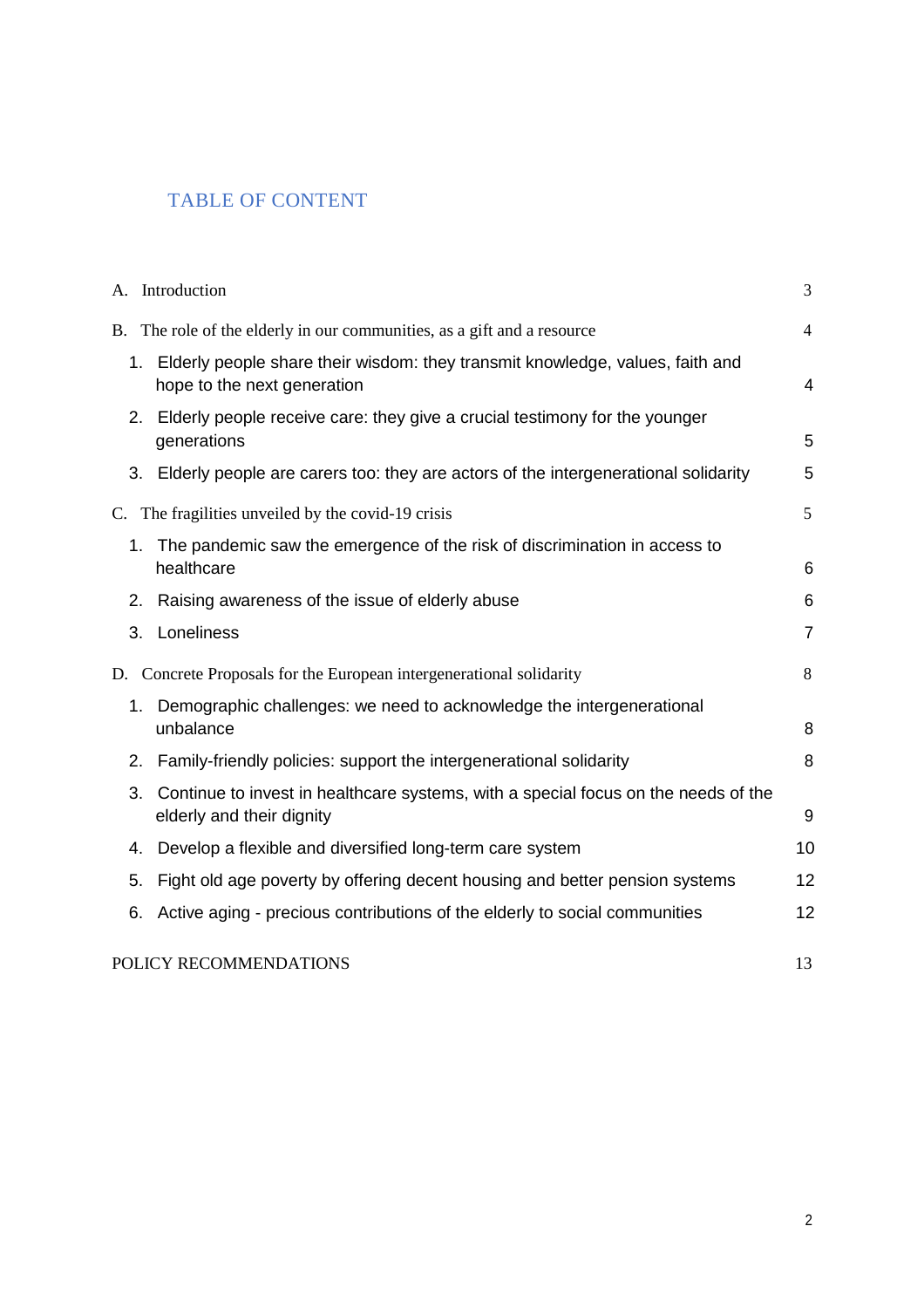### A. Introduction

"As our median age increases, so does the number and share of people in the older age groups. By 2070, 30% of people in Europe are estimated to be aged 65 and above, up from about 20% today. From 2019 until 2070, the share of people aged 80 or over is projected to more than double to 13%"<sub>1</sub>. Europe is facing a significant, systemic and epochal change. This change has been presented mostly in negative terms as if the life expectancy increase was a problem and not an opportunity for which to be profoundly grateful. The present reflection paper would like to focus on the positive and crucial role that elderly people have in our communities, in order to contribute to the current discussions at the EU level on the demographic challenges and the future of Europe.

This reflection has two sides: it starts from the assumption that the human person is relational by definition. The elderly cannot be separated from society and relational networks, in particular the family. They are an integral part of the family, a source of support and encouragement for the younger generations. We will first look at their essential role and promote the best practices for their full inclusion in our communities. After which we will consider the need for social cohesion, as required by the European treaties<sub>2</sub> in the respect of the competences of the European Union. Which are the policies that could help in establishing the needed balance necessary for a real intergenerational solidarity?

The covid-19 pandemic has shown to the world many hidden vulnerabilities - including in our old continent. It has also created a real awareness of the "richness of many years of life" as a treasure to be valued and protected. It has become clear that "it is time to stop the 'culture of waste' and focus on more public policies supporting families"3. Indeed, this crisis has also unveiled the family as the "rock of people's life"4. Those who have suffered the most have been precisely those who are either far away from their families or isolated. Thanks to the specific relation between those who generate and those who are generated, the family is the first place for intergenerational solidarity. As such, it is not possible to speak of generations without referring to the family chain; even more so since the first mediation between the person and the community is up to the family.

European Bishops underlined that this time of crisis showed the great limits of individualism and stressed the central role played by the family as "the true cell of solidarity and sharing, but also a place to pray together. Investing in the family is the first step towards a just social, economic and ecclesial recovery"5.

The fact that Europeans are living longer is really good news, but at the same time the EU has less and less children: "The working-age population (20-64 years) is projected to decrease. In 2019,

[European Commission Report on the Impact of Demographic Change,](https://ec.europa.eu/info/sites/info/files/demography_report_2020_n.pdf) p. 10

<sup>&</sup>lt;sup>2</sup> See Art. 174 to 178 TFEU

<sup>&</sup>lt;sup>3</sup> As the COMECE General Secretary has declared in the midst of this public health crisis, quoting Pope Francis. Cfr. Time for the EU to take a stand for the rights of the elderly, 13 May 2020, [http://www.comece.eu/time-for-the-eu-to](http://www.comece.eu/time-for-the-eu-to-take-a-stand-for-the-rights-of-the-elderly)[take-a-stand-for-the-rights-of-the-elderly](http://www.comece.eu/time-for-the-eu-to-take-a-stand-for-the-rights-of-the-elderly)

<sup>&</sup>lt;sup>4</sup> Cf[. The COVID-19 crisis unveiled the rock of people's lives: the family,](https://www.fafce.org/news/press-releases/press-release-the-covid-19-crisis-unveiled-the-rock-of-peoples-lives-the-family/) 5 June 2020

<sup>5</sup>CCEE-COMECE joint message, ["Let's work all together for a recovery that leaves no one behind",](http://www.comece.eu/comece-ccee-presidencies-lets-work-all-together-for-a-recovery-that-leaves-no-one-behind) 4 June 2020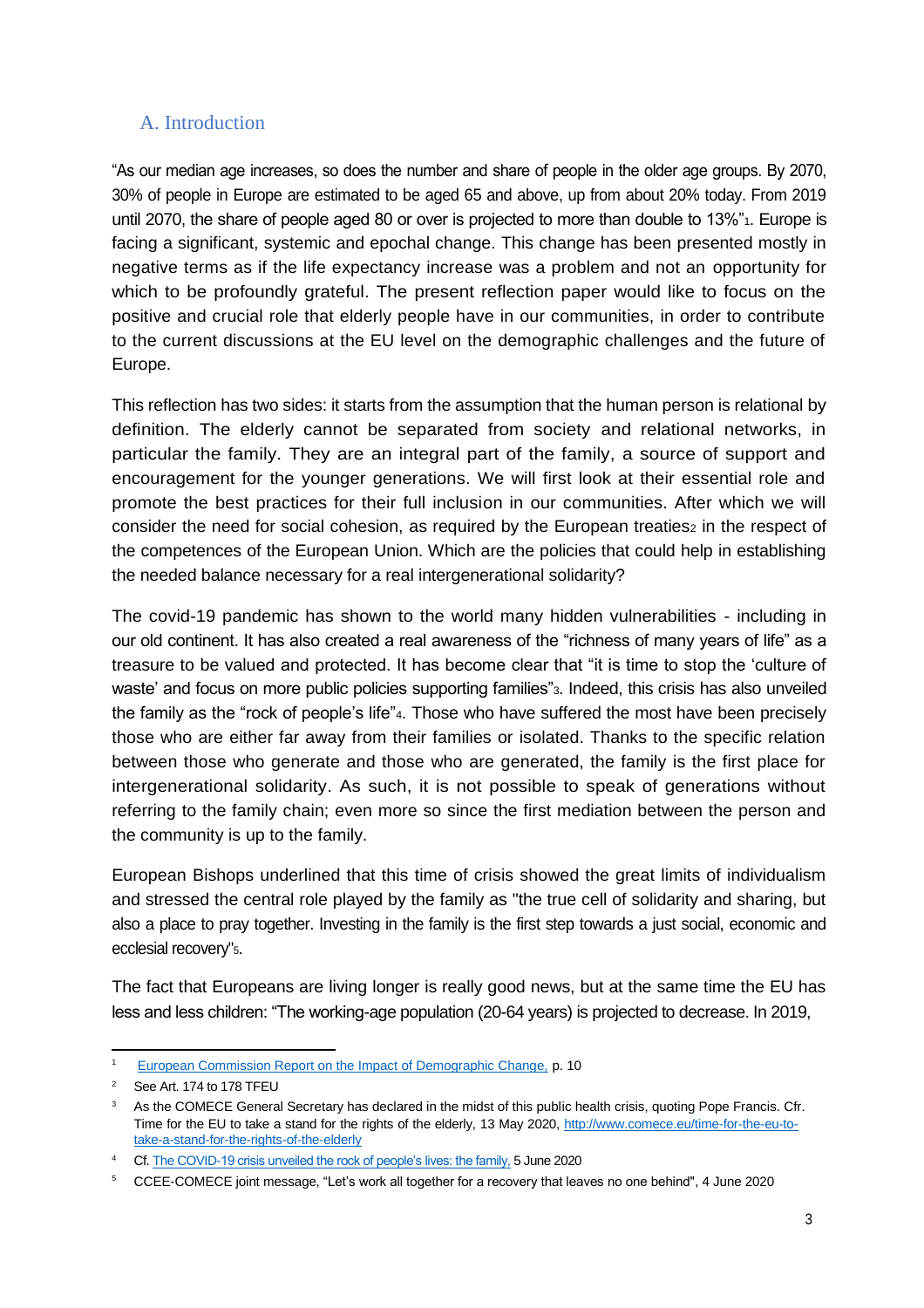it amounted to 59% of the entire population. By 2070, it is projected to be down to 51%. In that time, the number of children and young people (aged 0-19) is projected to decrease by 12.6 million"<sup>6</sup>. There are many factors that lead to the current situation and we cannot ignore that it is also caused by a profound loss of hope and confidence in the future. At the same time, we see too many cultural and economic obstacles, which also have an effect on the development of real networks of solidarity for more flourishing communities.

Investing in intergenerational solidarity, in social inclusion, in the family and in network of families is indeed the key to face the current demographic challenges. Family networks can better ensure solidarity and subsidiarity and they can fully play their role in the encounter between generations. In fact, the elderly are fully part of our families and taking care of them is not enough in itself. Indeed, families should be put in the best conditions to flourish and to be hubs of social cohesions: "We can no longer speak of sustainable development apart from intergenerational solidarity"<sup>9</sup>.

## B. The role of the elderly in our communities, as a gift and a resource

## 1. Elderly people share their wisdom: they transmit knowledge, values, faith and hope to the next generation

Older persons are crucial actors in building pluralistic societies where human dignity and freedom is valued and respected. Their life experience of democracy, freedom or pluralism provides a concrete content to the values which can often only seem theoretical to the younger generation. It is thus essential to facilitate time and to create spaces for coming together. The elderly play an undoubted role in the future of Europe, it is them who have seen the European project emerge and develop from the ruins of the XX Century's totalitarianisms.

The transmission of principles includes as well the transmission of faith: "If intergenerational links can be built and the spiritual and cultural resources of older people made available to younger generations, older people can be 'missionaries of the family', supporting younger families through difficulties and trials. They can be masters and teachers of hospitality" $\rm t^0$ .

At the same time, elderly wisdom is not limited to the past. They are able to have a broader view than only short-term concerns and are a source of hope in the future for the younger generation. Grandparents can help their families realise what really matters on the scale of a lifetime. The elderly are an essential source of orientation for the next generation. Considering their experience and perspective, they are giving support and encouragement.

<sup>&</sup>lt;sup>6</sup> [European Commission Report on the Impact of Demographic Change,](https://ec.europa.eu/info/sites/info/files/demography_report_2020_n.pdf) p. 10

<sup>7</sup> Cf. Catholic Inspired Organisations toward a more inclusive society, Forum of Catholic Inspired NGOs, 2019

<sup>&</sup>lt;sup>8</sup> Cf. [Joint Workshop on Family as a hub for social policies,](https://www.coe.int/en/web/european-social-charter/-/deputy-secretary-general-opens-joint-workshop-on-family-as-a-hub-for-social-policies-in-rome) co-organised by the Department for Family Policies of the Italian Presidency of the Council of Ministers and the European Social Cohesion Platform (PECS) of the Council of Europe, Rome, 9-11 October 2019.

<sup>9</sup> [Encyclical Letter Laudato Si',](http://www.vatican.va/content/francesco/en/encyclicals/documents/papa-francesco_20150524_enciclica-laudato-si.html) 159

<sup>&</sup>lt;sup>10</sup> The Richness of Many Years of Life. Report on the International Conference on the Pastoral Care of the Elderly, Rome, 29-31 January 2020, Rome 29-31 January 2020, p. 6, [https://www.csan.org.uk/wp-content/uploads/2020/03/20200304-](https://www.csan.org.uk/wp-content/uploads/2020/03/20200304-The-Richness-of-Many-Years-of-Life-Report.pdf) [The-Richness-of-Many-Years-of-Life-Report.pdf](https://www.csan.org.uk/wp-content/uploads/2020/03/20200304-The-Richness-of-Many-Years-of-Life-Report.pdf)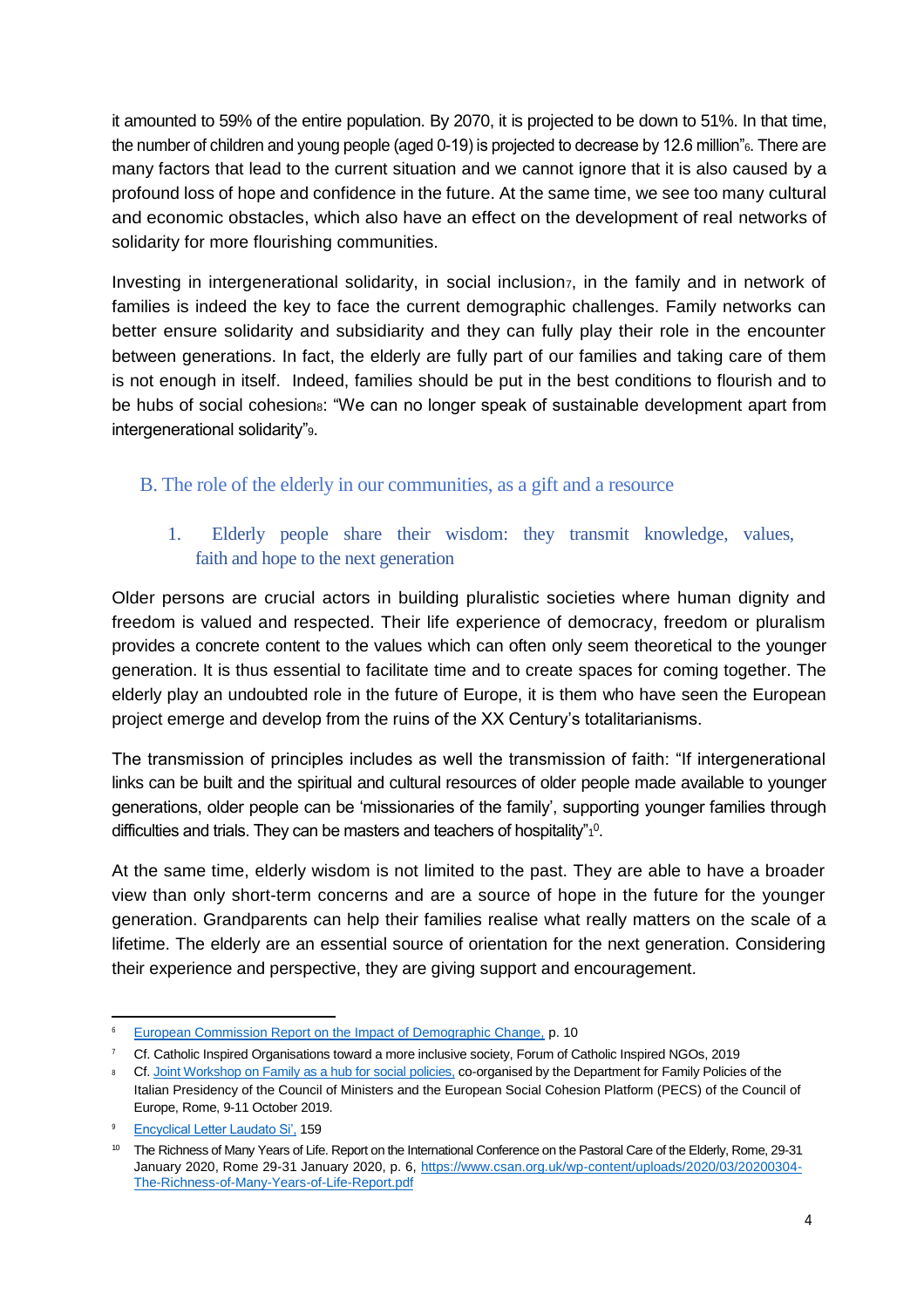#### 2. Elderly people receive care: they give a crucial testimony for the younger generations

Longer life expectancy and the possibility to live longer, healthy and autonomously are indeed good news. However, we should not ignore that the increase in life expectancy also corresponds to an increase in situations characterized by complex pathologies with consequent fragility, which mainly occur after the age of 80.

With age comes a decrease in health and an increase in dependency. Elderly people need to be surrounded, supported, and cared for when their health deteriorates. Age bound vulnerability is part of the human condition, but it is often hidden during the healthiest part of a lifetime. To care for elders is a good reminder of a broader circle of life, and of the inalienable dignity of the human life, whether healthy or sick.

#### 3. Elderly people are carers too: they are actors of the intergenerational solidarity

Elderly people are carers too. They have been the first carers for their children, and when these become parents, they continue to support them and help them in their parenting role. They produce unpaid care work when taking care of their grandchildren. In that sense, they represent a big support for the work-life balance of many parents: the elderly are the main actors of "generativity". They are the first to be directly concerned by the wellbeing of the next generation and are also actors and subjects of "social generativity" - their actions are motivated by a sense of responsibility for the community.

## C. The fragilities unveiled by the covid-19 crisis

From a health point of view, the Covid 19 pandemic is a difficult challenge for the countries of the European Union. Its serious consequences will be indirect and on the long-term. In today's world, the economy and society are indeed much more efficient but also much more fragile; the contemporary man risks to remain unprepared in the face of the most serious consequences of the pandemic.

The COVID 19-pandemic has undoubtedly affected us all, having a devastating impact on every aspect of our lives and putting a strain on every sector of society. The unsettling experience of the Coronavirus pandemic has shown that we are not isolated individuals, but persons in need of human relations, with the awareness of interconnectedness. The interconnectedness that binds humanity has also been revealed by the Covid-19 pandemic. We are all dependent upon one another, making us strong or vulnerable, "depending on our own attitude toward it." $1^1$ 

The elderly in our families and communities were put in the center of the crisis situation. Older people were more vulnerable to the virus: according to Eurostat, in October 2020 those

<sup>11</sup> Pontifical Academy of Lif[e "Humana Communitas in the age of pandemic".](http://www.vatican.va/roman_curia/pontifical_academies/acdlife/documents/rc_pont-acd_life_doc_20200722_humanacomunitas-erapandemia_en.htmlhttp:/www.vatican.va/roman_curia/pontifical_academies/acdlife/documents/rc_pont-acd_life_doc_20200722_humanacomunitas-erapandemia_en.html)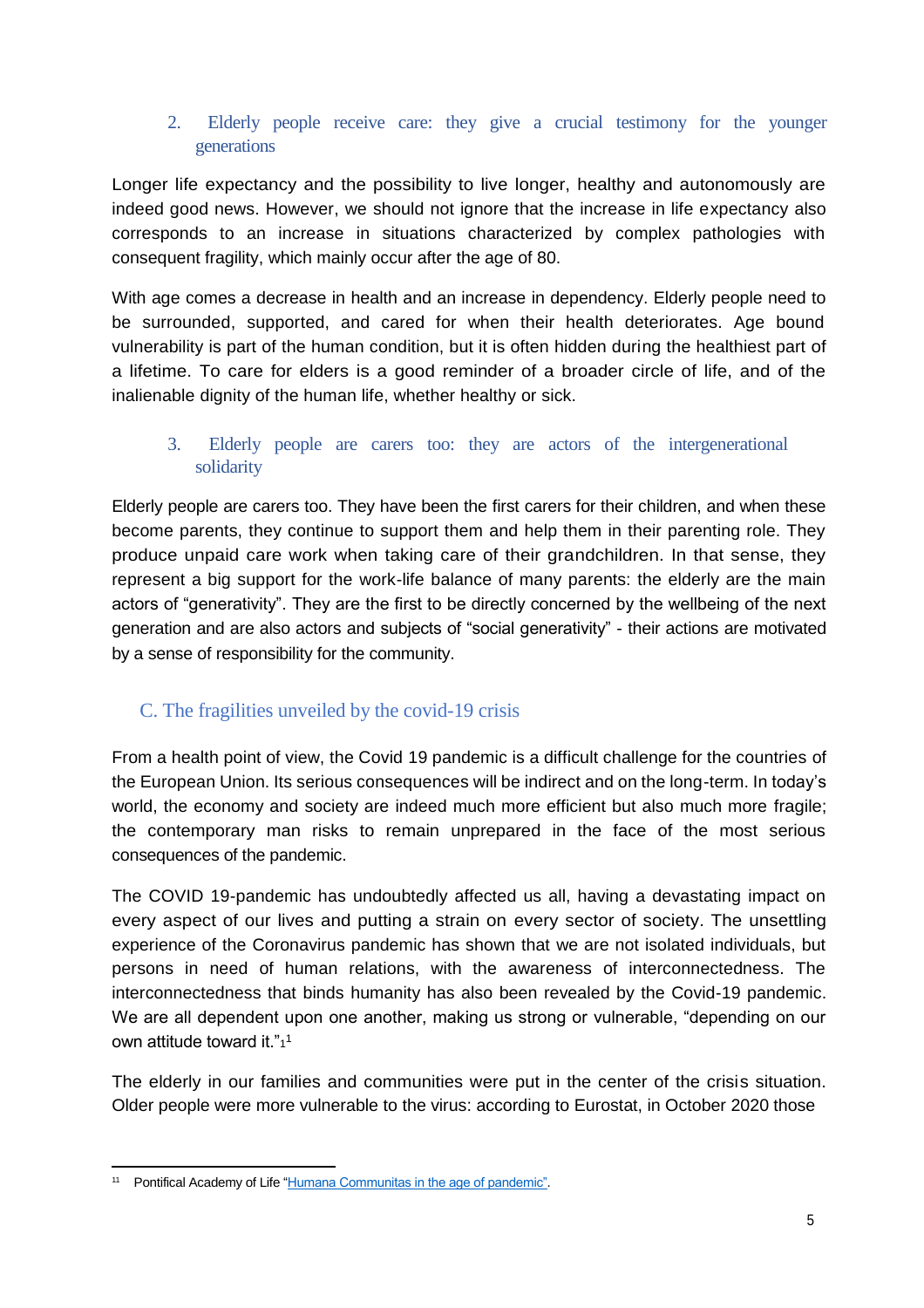aged 70 years and over accounted for 161 000 or 96% of the 168 000 additional deaths recorded when compared to the average rate registered for the same period between 2016- 2019. $1^2$ 

More strikingly, the covid-19 crisis revealed another fragility: that of a society where the elderly are in the periphery of daily life. The World Health Organisation 1<sup>3</sup>estimates that up to 50 percent of all COVID-19 deaths during spring 2020 have occurred among care home residents in Europe.

### 1. The pandemic saw the emergence of the risk of discrimination in access to healthcare

In a world context of health emergency where medical capacities and equipment are limited, access to healthcare cannot be always guaranteed to all. Yet this should never lead to situations of active discrimination, based on age for example.

During the pandemic, it was often possible to observe a lack of concepts and sensibilities for organizing social and intergenerational solidarity, as the lack of sanitary protocols in nursing homes has clearly shown.

It is important to learn these lessons and avoid repeating the same mistakes, which led to discrimination and disrespect of the dignity of many persons during the public health crisis. In this sense, we reiterate the statement pronounced in the international call "There is no future without the elderly" : "We believe that the principles of equal treatment and the universal right to care, which have been achieved over the centuries, must be strongly reaffirmed. It is time to devote all necessary resources to safeguarding the greatest number of lives and humanizing access to care for all. The value of life should remain the same for all. $14$ "

#### 2. Raising awareness of the issue of elderly abuse

The covid-19 crisis has also put a light on the phenomenon of elder abuse, which is often ignored and overlooked. Even within private settings, elderly persons are increasingly living in situations of social isolation today. While many European countries have at least oversight procedures against the risk of violence and abuse in the institutions<sup>15</sup>, the exposure of the elderly in care homes can make them more vulnerable to mental and physical violence and abuse1<sup>6</sup>.

<sup>&</sup>lt;sup>12</sup> [Eurostat,](https://ec.europa.eu/eurostat/documents/2995521/11438257/3-19102020-BP-EN.pdf/cc763e0b-38c3-f99f-1f9c-81fa5f3d3850) 19 October 2020.

<sup>&</sup>lt;sup>13</sup> Question for written answer to the Commission (E-002934/2020).

<sup>&</sup>lt;sup>14</sup> Community of Sant'Egidio Appeal, "There is no future without the elderly".

<sup>&</sup>lt;sup>15</sup> See WHO, [European Report on Preventing Elder Maltreatment,](https://www.euro.who.int/__data/assets/pdf_file/0010/144676/e95110.pdf) 2011

<sup>&</sup>lt;sup>16</sup> Also for this reason, the Federation of Catholic Family Associations in Europe (FAFCE) has stressed that "More family is the best answer to prevent elder abuse.[" Press Release on the World Elder Abuse Awareness Day,](https://www.fafce.org/press-release-world-elder-abuse-awareness-day-more-family-is-the-answer-to-prevent-elder-abuse/) 15 June 2020.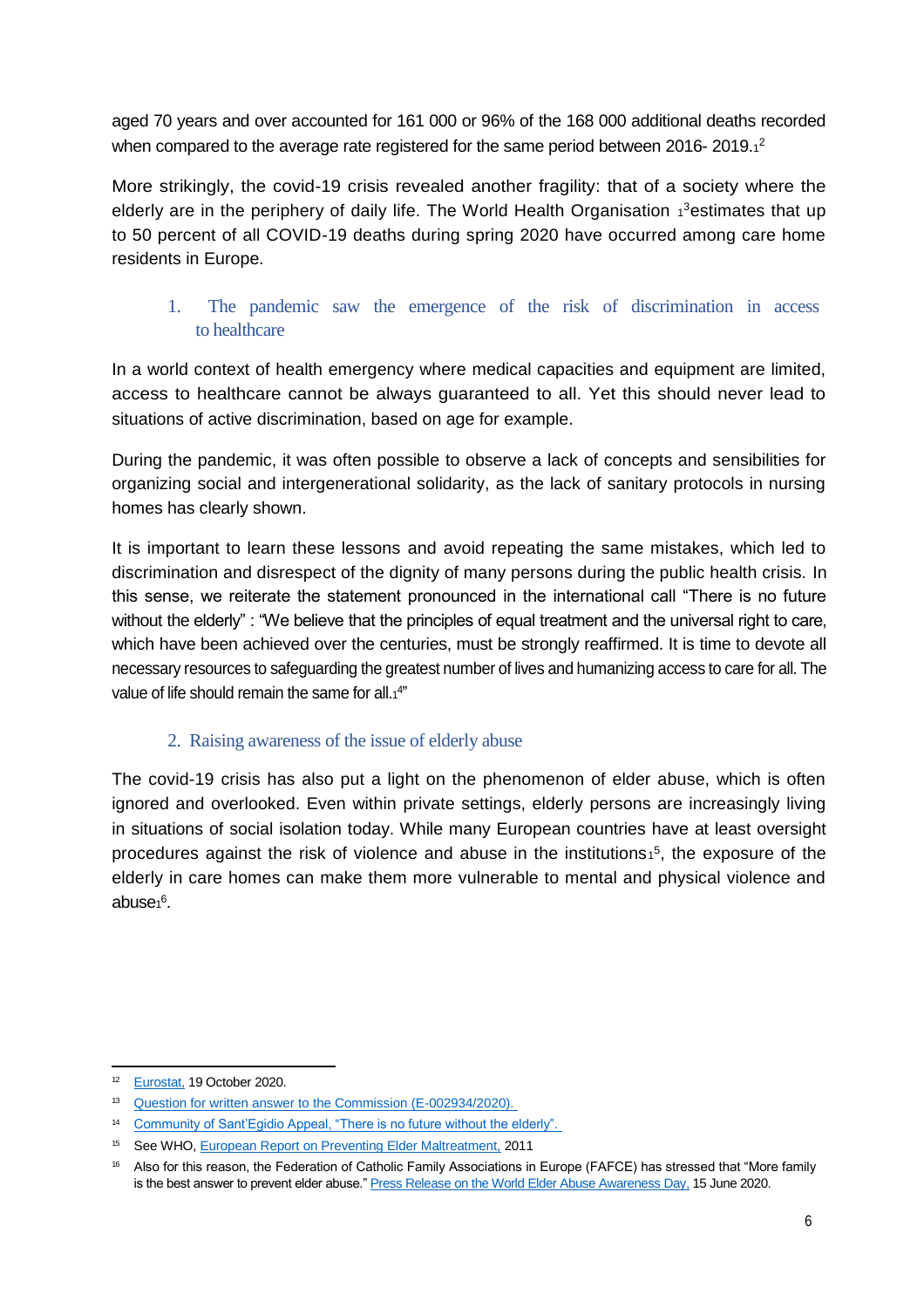#### 3. Loneliness

Loneliness has become one of the new scourges of this generation.

As they gradually watch their spouse, coworkers or friends pass away, older persons see their social circle reduced over time, leading to isolation and loneliness.

In addition, while labour mobility in Europe has expanded job opportunities for European workers, it has also increased the distance between family members. Today, more and more children live away from their parents $1^7$ . It is important to underline the importance for the elderly to keep in touch with their family members and their close ones (also digitally) and to grant them with spiritual assistance. At the same time care homes can also become places of socialisation: more efforts should be made in this sense at all levels.

Loneliness is also a consequence of the fact that Europeans have less and less children. Children not only ensure the future of Europe $1^8$ , their presence also improves the intergenerational balance and consequently strengthens the intergenerational solidarity.

Social isolation and loneliness can also be predictive factors for mental sickness. The provision of professional services is not sufficient to answer to the human need for contact and relationship. What is needed is the sustaining of contexts within which people can relate to one another, thus having people whom they can care about and who can care about them. It is also a responsibility of the entire society to foster social ties and prevent isolation and loneliness of its most vulnerable members.19

"The need for solidarity between generations is one of the driving forces of Europe's recovery. Managing the impact of long-term demographic change has many different facts: how we manage our public health, public budgets or public life, but also on how we tackle issues like loneliness, care in the community and access to vital services.<sup>2</sup> 0 "

In this context it will be also important to analyse the activity of the European Commission to create a long term vision for rural areas and to discuss the role they have to play in our society. This initiative will set out a vision for the future of rural areas by 2040 and gather views covering challenges such as: demographic change, connectivity, low-income levels and limited access to services.<sup>21</sup>

 $^{17}$  "Older people may be particularly subject to Loneliness as peers die or relatives move away; they may suffer from a Lack of purpose as a result of retirement or increasing frailty; and the prospect of approaching death may bring increased Awareness of creatureliness and finitude". [Conclusions of the Dicastery Event on the richness of many years,](https://www.csan.org.uk/wp-content/uploads/2020/03/20200304-The-Richness-of-Many-Years-of-Life-Report.pdf) Par. 3.

<sup>&</sup>lt;sup>18</sup> Cf. European Economic and Social Committee (EESC) Opinion on Demographic challenges in the EU in light of [economic and development inequalities,](https://www.eesc.europa.eu/en/our-work/opinions-information-reports/opinions/demographic-challenges-eu-light-economic-and-development-inequalities-exploratory-opinion-request-croatian-presidency) 5.1, 5 May 2020.

<sup>19</sup> Cf. COMECE[, Mental Health in Europe,](http://www.comece.eu/dl/LkuuJKJKolnnJqx4KJK/20170123PUBMentalHEALTH_EN.pdf) 2017.

<sup>&</sup>lt;sup>20</sup> [European Commission Report on the Impact of Demographic Change,](https://ec.europa.eu/info/sites/info/files/demography_report_2020_n.pdf) p. 4.

<sup>&</sup>lt;sup>21</sup> Cf. Rural development - [long-term vision for rural areas.](https://ec.europa.eu/info/law/better-regulation/have-your-say/initiatives/12525-Long-term-vision-for-rural-areas)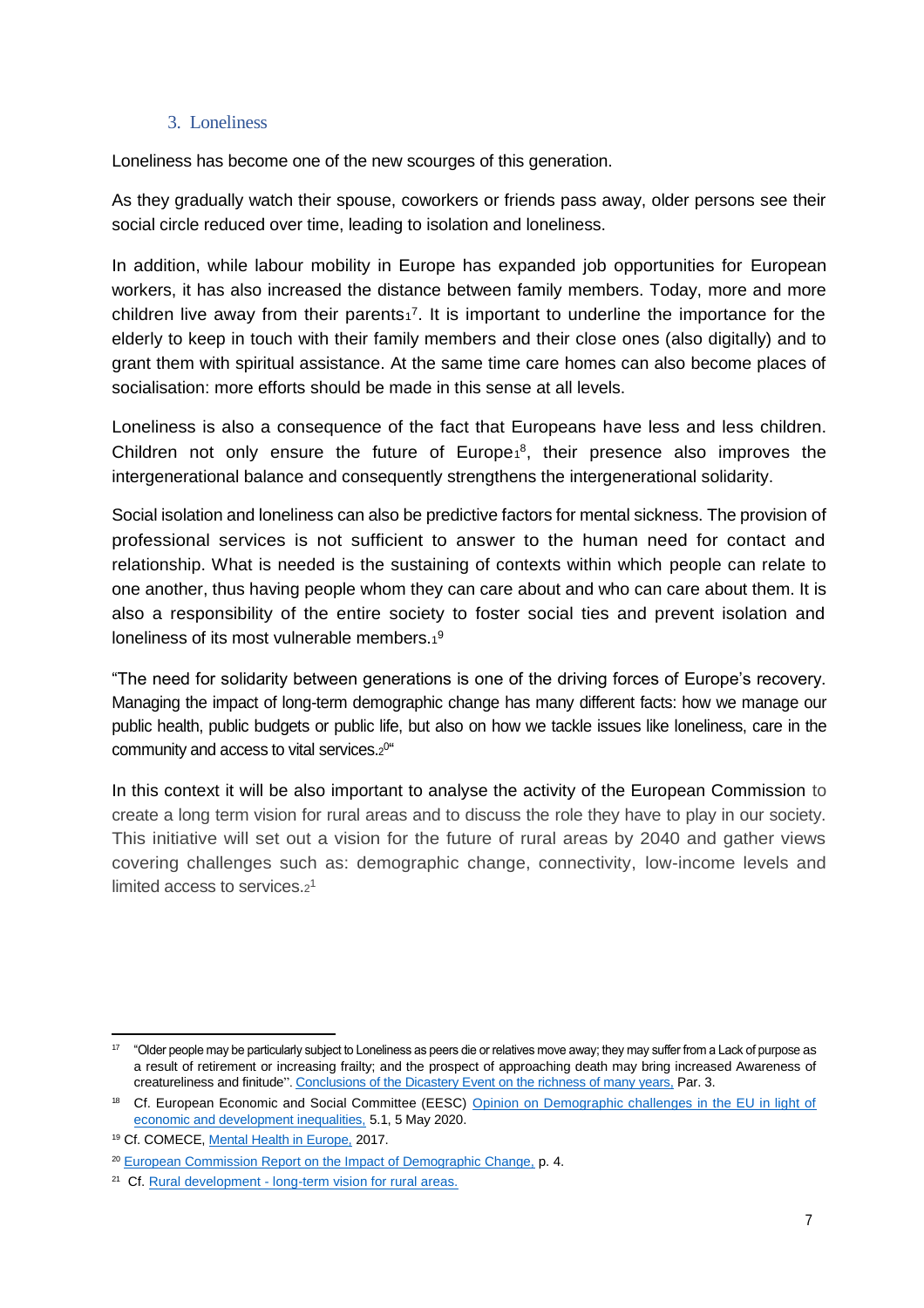## D. Concrete Proposals for the European intergenerational solidarity

1. Demographic challenges: we need to acknowledge the intergenerational unbalance

The demographic challenges in Europe are now a visible reality. The recently published Commission Report on the Impact of Demographic Change recognises the need to adapt to an ageing European population. It presents the main drivers of demographic change and the impact they are having across Europe. The report aims to bring the discussion on the impact of the demographic change in the different policy fields.

Yet, the issue is not about the European population getting older, this is on the contrary a sign of the success of our health systems and of our living standard. The demographic unbalance mostly comes from the fact that Europeans have less and less children - which threatens the viability of our economic and social life.

It is crucial to recognize that demographic change is an issue that needs to be tackled. Demographic policies need to address the declining birth rate by erasing every obstacle (economic, social, cultural) families face in their wishes to welcome new children. We should not forget that, while policies that are increasingly favourable to parents and families are undoubtedly helping, declining birth rates - with all its consequences towards the vitality of the family as a whole - remain to be the result of a crisis of hope and trust.

The decline in number of births also affects the current adult population and incoming elderly generation. We will be faced with an increasing number of solitary elderly people with no children, grandchildren or family. The close link between the demographic decline and the characteristics of the next elderly generations should be considered for future projections. Given the lack of relatives present in case of need, these aging adults will need the assistance of their communities and churches.

## 2. Family-friendly policies: support the intergenerational solidarity

The EU Recovery Plan to be implemented in the upcoming years should also be used to boost family and demographic policies to promote social cohesion and enhance new structures of solidarity amongst generations: this will be an important form of investment in the future.

Recognise the value of unpaid care work for dependent relatives

"In the EU, 15 % of women and 10 % of men are involved in informal care for older persons and/or persons with disabilities several days a week or every day. Among informal carers, 42 % of women and 56% of men are working."<sup>2</sup> Families play a crucial role in taking care of their dependent relatives. This unpaid work is work, and constitutes a win-win action for our communities as it is performed for free and with an attention on quality. In economic terms, it represents a

<sup>&</sup>lt;sup>22</sup> Cf. 2019 EIGE Thematic Focus on Work-Life Balance.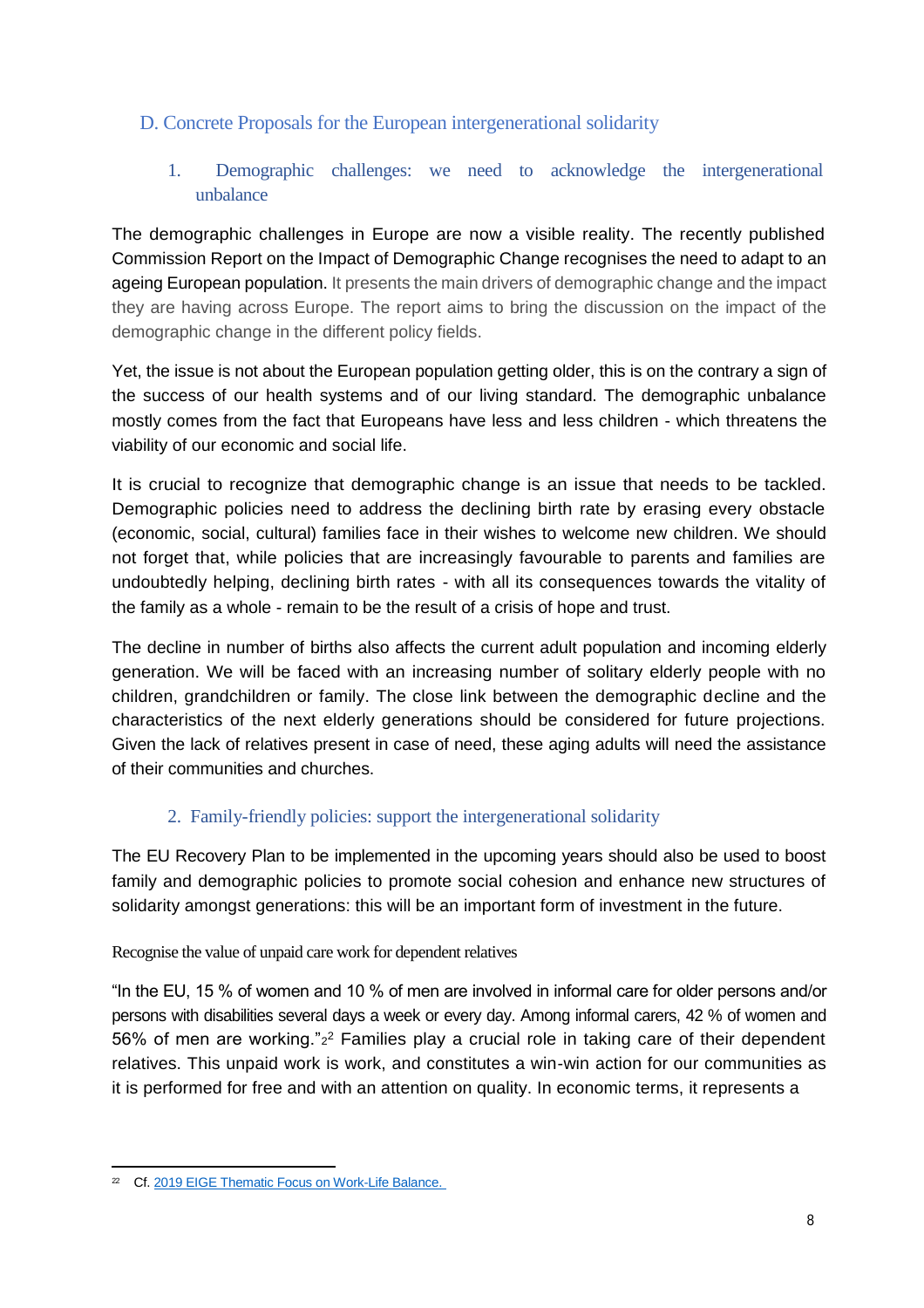positive externality for the economy and the society overall. It is crucial to recognise the value of this type of work and consider it in labour and family policies.

#### Support flexible working arrangements for a better work-life balance

In the light of Principle 18 of the European Pillar of Social Rights on long-term care, under EU Directive 2019/1158 on work-life balance for parents and carers, workers are entitled to take 5 working days per year for carers' leave. 5 days per year remain extremely limited, especially when the dependent relative lives in another part of the country. Carers should also rely on flexible working arrangements to continue to both work and care for a dependent relative.

On a larger scale, care for dependent relatives is only possible when children live close to their parents. Special focus should be given to rural regions where young people often move away in order to find better job opportunities. "Addressing the impact of local and regional demographic change needs to factor in what makes people want to move to or leave a region. This often comes down to employment opportunities and the quality of life. The quality of life in a specific region can be influenced by many different factors, be it the natural environment, access to services (such as childcare, accessibility for people with a disability, good quality education, healthcare, long-term-care, housing, leisure and cultural services) or the availability and quality of the infrastructure (such as roads, rail, energy supply, internet access)" $z^3$ .

Give families and generations more time to spend together

A work-free Sunday and decent working hours are of paramount importance for citizens throughout Europe. "Work-free Sundays traditionally support the independence of persons from a purely economic-driven lifestyle (…). Sunday serves to strengthen social cohesion in our societies. Only a well-protected common work-free day per week enables citizens to enjoy full participation in cultural, sports, social and religious life, to seek cultural enrichment and spiritual well-being and to engage in volunteer work and association activities. Without this day, all these forms of social interaction and pastime would be endangered<sup>24"</sup>. On Sundays, grandparents, parents and children are able to spend time with each other. A school-free and work-free day enables families to visit their older relatives and spend time with them. This day is crucial to maintain intergenerational bonds. For these reasons, the EU should "secure working hours respecting workers' health, safety and human dignity" and uphold the need of Sunday as a common weekly day of rest.

### 3. Continue to invest in healthcare systems, with a special focus on the needs of the elderly and their dignity

"We spend a large part of our life in good health. The number of reported healthy life years varies by sex and country. For the EU as a whole, the number of healthy life years at birth in 2018 was 64.2 years for women and 63.7 for men.<sub>2</sub>5" Due to an improvement in healthcare in Europe during the last decades, the concept of fragility of the elderly is changing. This new concept gives a new relevance to the aging of people: older adults can live longer in self-determined and active

<sup>&</sup>lt;sup>23</sup> [European Commission Report on the Impact of Demographic Change,](https://ec.europa.eu/info/sites/info/files/demography_report_2020_n.pdf) p. 22.

<sup>&</sup>lt;sup>24</sup> Cf. the Founding Statement of the [European Sunday Alliance.](http://www.europeansundayalliance.eu/site/foundingstatement)

<sup>&</sup>lt;sup>25</sup> [European Commission Report on the Impact of Demographic Change,](https://ec.europa.eu/info/sites/info/files/demography_report_2020_n.pdf) p. 8.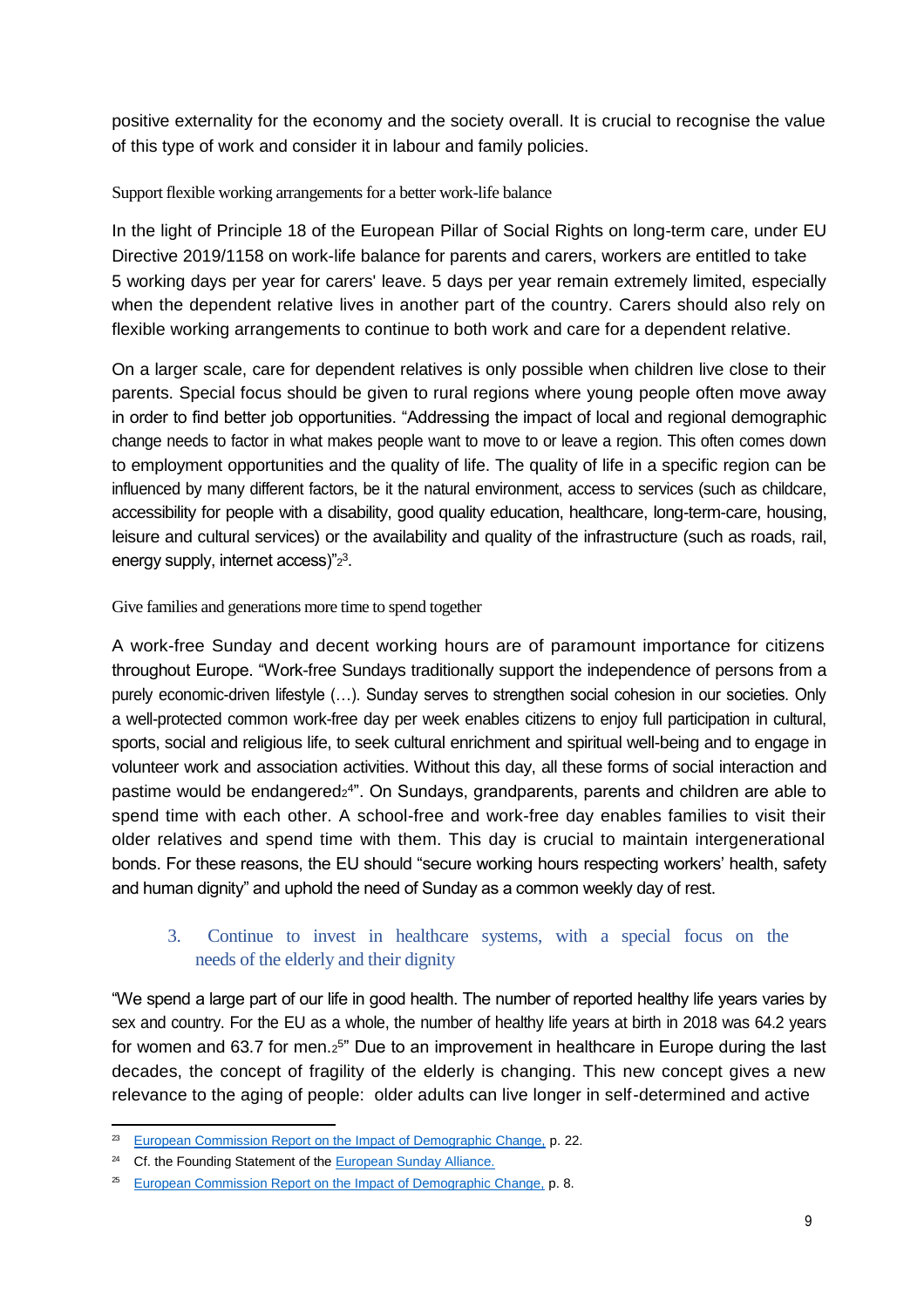life circumstances. Europe must live up to its responsibility and has to develop the best healthcare possible within EU competences.

It is to be welcomed that the European Commission suggested in the context of the Recovery Plan, with the new instrument of "Next Generation EU", a new health programme "EU4health"<sup>2</sup> <sup>6</sup> as an answer to the COVID -19 crisis. It will be important to provide this program with sufficient funds to achieve its objectives of reserving medical supplies for crisis, increasing surveillance of health threats, developing the digital transformation of health systems and giving access to healthcare for vulnerable groups. The European Commission also presented several proposals to build a strong "European Health Union" that will prepare and give a unified response to the current health crisis by all Member States. The approach of strengthening the medical and scientific agencies in the EU is specially welcomed for improving the exchange of information on health-related data. $2^7$ 

Furthermore, Europe's Beating Cancer Plan<sub>2</sub><sup>8</sup> is an important milestone in EU health policy. With its four pillars of prevention, early diagnosis, treatment and follow-up care it will work alongside Member States to improve cancer prevention and care in Europe. Healthcare for elder adults also on establishing the necessary conditions to respect their dignity during the last period of their life until natural death. Investments need to be made to improve palliative care, which does not only include care for elder adults, but by age groups, excluding any form of euthanasia or anticipation of death $2^9$ .

## 4. Develop a flexible and diversified long-term care system

Support families caring for a relative at home

When autonomous living is no longer possible for elderly people, care systems have to offer best possible living conditions. Most of the elderly people wish to stay in their family settings as long as possible. However, a considerable percentage of elderly people do not share a family setting and are not in the possibility of being connected with the younger generations. We see a structural change in the modality of family life.

In this sense, the concrete proposal of 'family custody' and foster care for older people could be a solution and a best practice to be implemented and promoted by Member States.

At the same time, it should be underlined that families taking care of a dependent relative often lack time and available space in their household. In order to support families when ensuring long-term care, the European Commission should encourage Member-States to implement flexible work-life balance arrangements for carers, propose housing benefits for

<sup>&</sup>lt;sup>26</sup> Cf. [https://ec.europa.eu/health/funding/eu4health\\_en](https://ec.europa.eu/health/funding/eu4health_en)

<sup>27</sup> European Health Union, [https://ec.europa.eu/info/strategy/priorities-2019-2024/promoting-our-european-way](https://ec.europa.eu/info/strategy/priorities-2019-2024/promoting-our-european-way-life/european-health-union_en)[life/european-health-union\\_en.](https://ec.europa.eu/info/strategy/priorities-2019-2024/promoting-our-european-way-life/european-health-union_en)

<sup>&</sup>lt;sup>28</sup> [https://ec.europa.eu/health/non\\_communicable\\_diseases/cancer\\_en](https://ec.europa.eu/health/non_communicable_diseases/cancer_en)

<sup>&</sup>lt;sup>29</sup> Cf. Congregation for the Doctrine of the Faith, Samaritanus Bonus. On the care of persons in the critical and terminal [phases of life,](http://www.vatican.va/roman_curia/congregations/cfaith/documents/rc_con_cfaith_doc_20200714_samaritanus-bonus_en.html) 2020.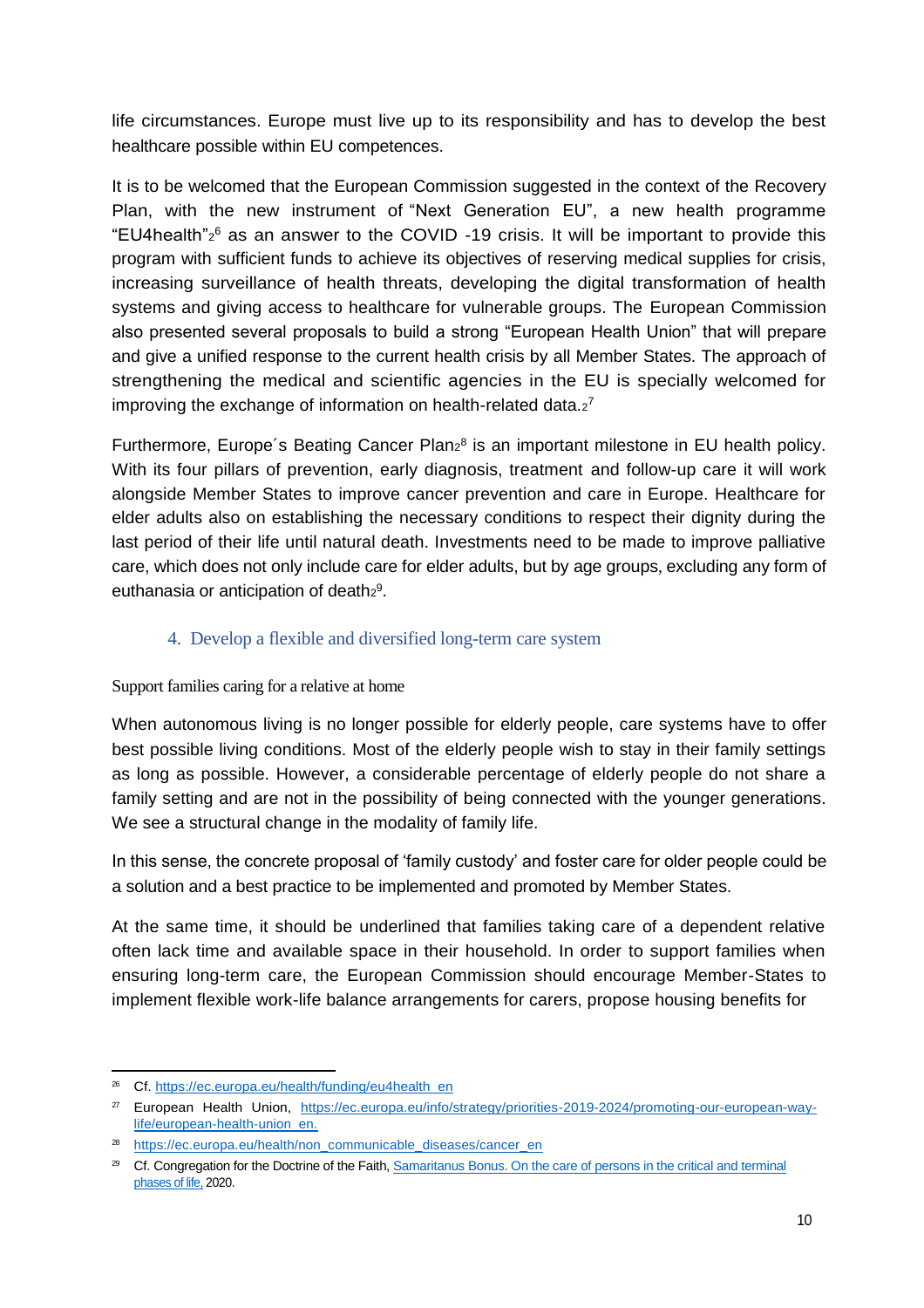households welcoming an elderly relative and create a tax-free system for modifications regarding access and accommodation for elderly people.

The situation of so- called 'live-ins' in private households of EU Member States has to be pursued. Mainly women from Eastern European Countries, often far away from their own families, take care of an elderly person and support the families taking care of a dependent relative. It is important to create a fair care mobility scheme by establishing legal employment relationships and fair working conditions in private households "with a transparent labour contract, corresponding insurance protection, fair pay and regulated working hours, as well as free time." $\rm{^{30}}$ 

Promote new forms of long-term care for social inclusion

Institutional long-term care is not the only alternative to provide care for elderly people. Many possibilities exist in the perspective of community-oriented solutions, promoting significant links even between people who are not close, such as day care centers open to the area, residential family homes, different forms of social caretakers, neighbourhood solidarity projects, groups of volunteers of the elderly who work in favour of other elderly people and intergenerational housing projects. The subjects that promote and provide these interventions belong to the public, private and private social sector and document the ongoing experience of a synergy between welfare actors. The strict distinction between the public and private sector and the third sector is inefficient to describe the peculiarities of these services. We are in the presence of experimental forms of subsidiarity in place, which, starting from needs, identify the resources closest to people. In all cases, families should not be alone when taking care of an older or dependent relative. Families who care for an older relative feel supported and stronger when they can join a community of solidarity. There is a great future for innovative community-oriented solutions to the care of the elderly. As demonstrated by many good practices on the national and local level, the creation of networks of family associations should also be supported.

Grant access to affordable and quality institutional long-term care

The European Pillar of Social Rights (Principle 18) lists access to affordable and good quality long-term care services as a core principle. The Pillar gives special priority to home care (provided at the home of the person in need of care) and community-based services (the range of non-institutional care services). At the same time, having a well-developed and qualitatively good residential care sector (including semi-residential care) is of vital importance. The EU could monitor accessibility, affordability and quality of long term care. It is important to establish a fair care system in a society that cares for everybody. Flexible models which establish a good network of solidarity between families and the public system are key. <sup>31</sup>

<sup>&</sup>lt;sup>30</sup> Caritas Europe, *Position Paper on Fair Care Mobility and Migration in Europe*, 27 April 2019.

<sup>31</sup> "Contrary to healthcare, social protection for long-term care does not exist in all Member States. Formal long-term care is expensive and is often taken on by the person in need or their family. As Europe's population gets older and households get

smaller, this is likely to be a continued challenge for many", EC Report on the Impact of the Demographic Change, p. 18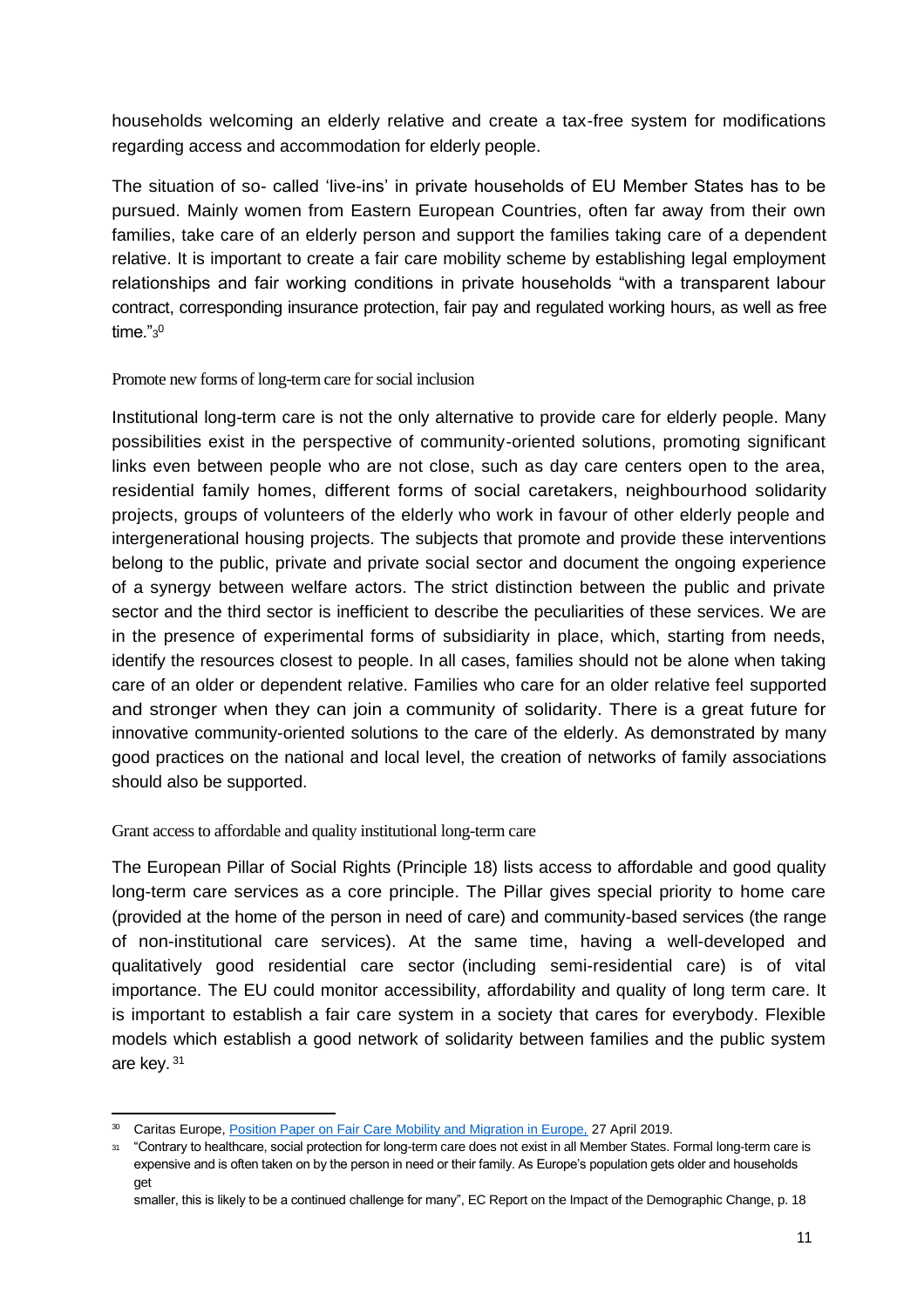#### 5. Fight old age poverty by offering decent housing and better pension systems

Old age poverty is increasing<sup>3</sup>. The reasons are manifold. Low income earners, single persons and women have the highest risk for poverty in retirement age. A just and social balanced system of retirement and pensions needs to be developed.

The European Pillar of Social Rights, principle 15, states that everyone in old age has the right to resources that ensure living in dignity. Building on the latter and all other relevant policy processes (e.g., the Sustainable Development Goals Agenda 2030 with its objective of 'no poverty' or the Charter of Fundamental Rights), the EU has to focus on the respective needs of elderly people.

Pension pay gap is directly fueled by the motherhood pay gap. Years taken off to care for the upbringing of a child are not considered as work, are even unpaid, and not considered in the calculation of pension entitlements $3^3$ . To reduce the pension pay gap of mothers, the time taken off for maternity leave and child education must be considered as a valuable period of unformal work in the calculation of pension entitlements.

The issue of housing also needs to be tackled: fiscal benefits for family-friendly and elderfriendly housing should be considered as best practices and promoted in all Member States. Furthermore, the European Commission could promote projects which would involve family associations and social partners.

## 6. Active aging - precious contributions of the elderly to social communities

Elderly people are not just people to be cared for. Most volunteering work is produced by retired people, who have more time than working persons. Although they do not professionally work anymore, their volunteering work remain to be work, and creates positive effects for the community: "The EU should better value the contribution of volunteering as an active expression of citizenship and promote the recognition and validation of non-formalas well as informal qualification gained through volunteering"<sup>34</sup>. Elderly people are not only vulnerable persons but are also active actors of social life. To overcome this confusion between age and vulnerability, elderly persons need to be welcomed in all spheres of community life, also through life-long learning and digital education, both as teachers and as users. Inclusion is key to enable the full participation of the elderly in our communities.

 $32$  "Old-age poverty is likely to be a growing concern as demographic change continues. Today, the majority of retired people have an income from pensions that enables them to maintain their living standard and protects them against old-age poverty. This does not mean that old- age poverty has been eradicated among people above the age of 64. In 2018, in the EU-27, 15.5% of people aged 65 or above were at risk of poverty." EC Report on the Impact of the Demographic Change, p. 19

<sup>&</sup>lt;sup>33</sup> "Women are more likely to be affected by old-age poverty. This is because they tend to have lower employment rates, more career breaks, lower wages and they work more in part-time and temporary work. Women receive monthly pensions that are about one third lower than those of men, while they have a longer life expectancy." EC Report on the Impact of the Demographic Change, p. 19

<sup>34</sup> [COMECE 2018 Reflection on the Future of Work.](http://www.comece.eu/dl/OtmNJKJKKlKOJqx4KJK/Future_of_Work_Report_EN_2P.pdf)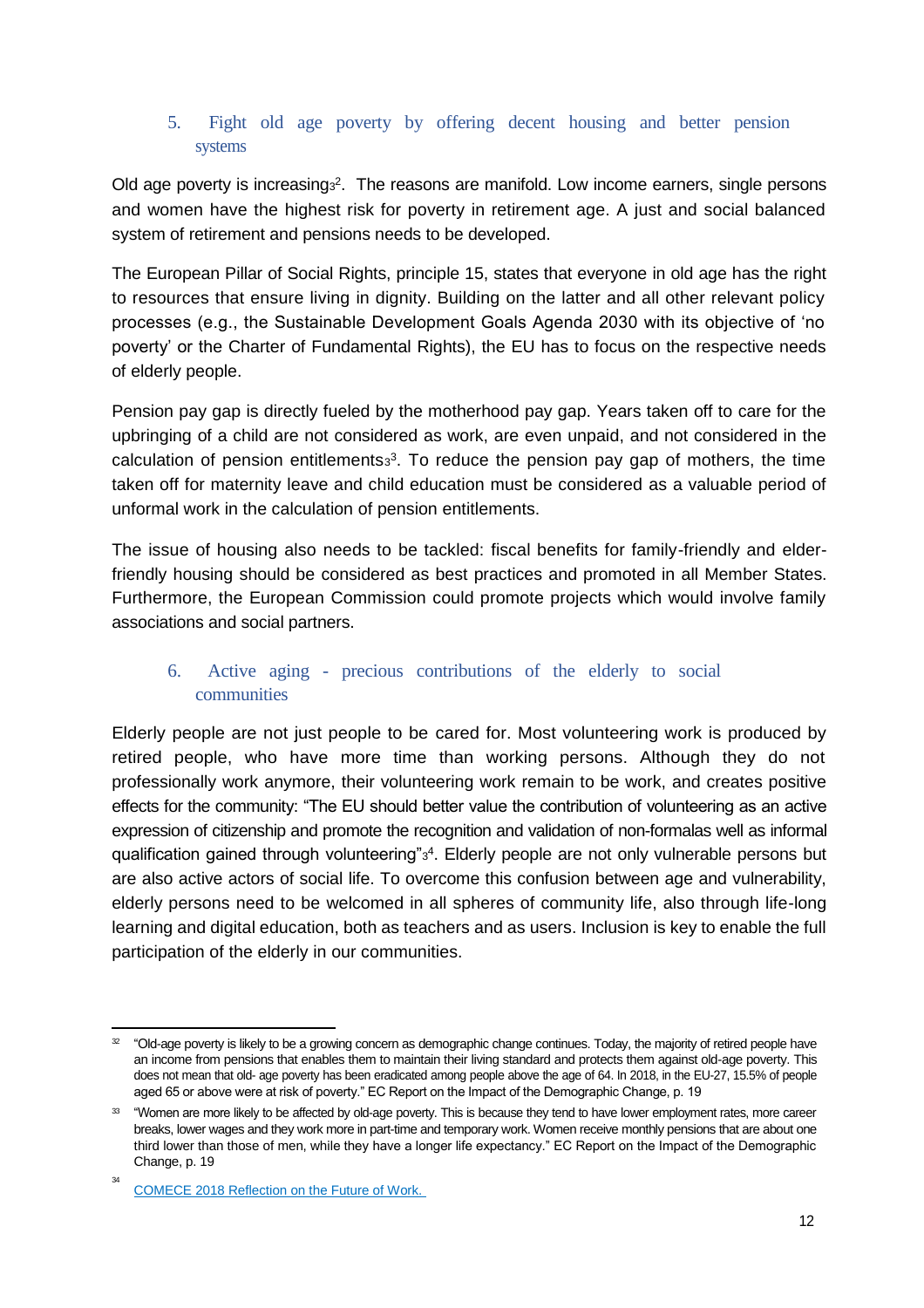## POLICY RECOMMENDATIONS

- $\Box$  The COVID-19 pandemic has shown that the EU's mechanisms for managing health threats need a more structured Union-level approach. Cross-border threats of health call for a new limited legal framework. For a better and consistent approach - specially for the exchange of health-related data - the proposed legal regulation on serious cross-border threats to health should be implemented in the respect of the competences of the Member States.
- $\Box$  Implementing Principle 18 of the European Pillar of Social Rights on long-term care across EU social policies to ensure a balanced approach between different care models and reflect the different needs of dependent elderly people. In addition, the upcoming European Commission's Action plan towards the implementation of the Social Pillar should build bridges and coherence with the other EU strategies, such as the long-term vision for rural areas in order to fully implement the Social Pillar and enhance equal opportunities for all people, and in particular the elderly living in rural areas. Regions lacking essential basic and healthcare services should be particularly looked after.
- $\Box$ The Work-Life Balance Directive should be fully implemented taking into account the specificities of each Member State.
- $\Box$  Mobility of care-workers in the EU has to be monitored. It is most important to establish fair working conditions for care-workers and to set up legal employment relationships and fair working conditions with a transparent labour contract, corresponding insurance protection, fair pay and regulated working hours, as well as free time. Also, the challenges for the care-workers related to a special attention to left-behind persons, especially to elderly and children have to be seen.
- $\Box$  While health systems are receiving increasing attention in the European Semester process, monitoring and reporting on the adequacy and the quality of long-term care should be further built into the annual cycle. This should happen with the full involvement of social partners, civil society, family associations and Churches in the design and implementation of the Semester, and at national level in the preparation of the recovery and resilience plans to support the development of governments reforms.
- $\Box$ The EU should give more consideration to the potential for job creation in the care sector and to improve the working conditions.
- $\Box$  A considerable part of the EU Recovery Plan and of other EU funds should be allocated to investments in new structures of solidarity (informal care, volunteering, family-friendly urbanistic) and in demographic and family policies.
- Best practices on fostering care for the elderly should be shared and promoted at the EU  $\Box$ level.